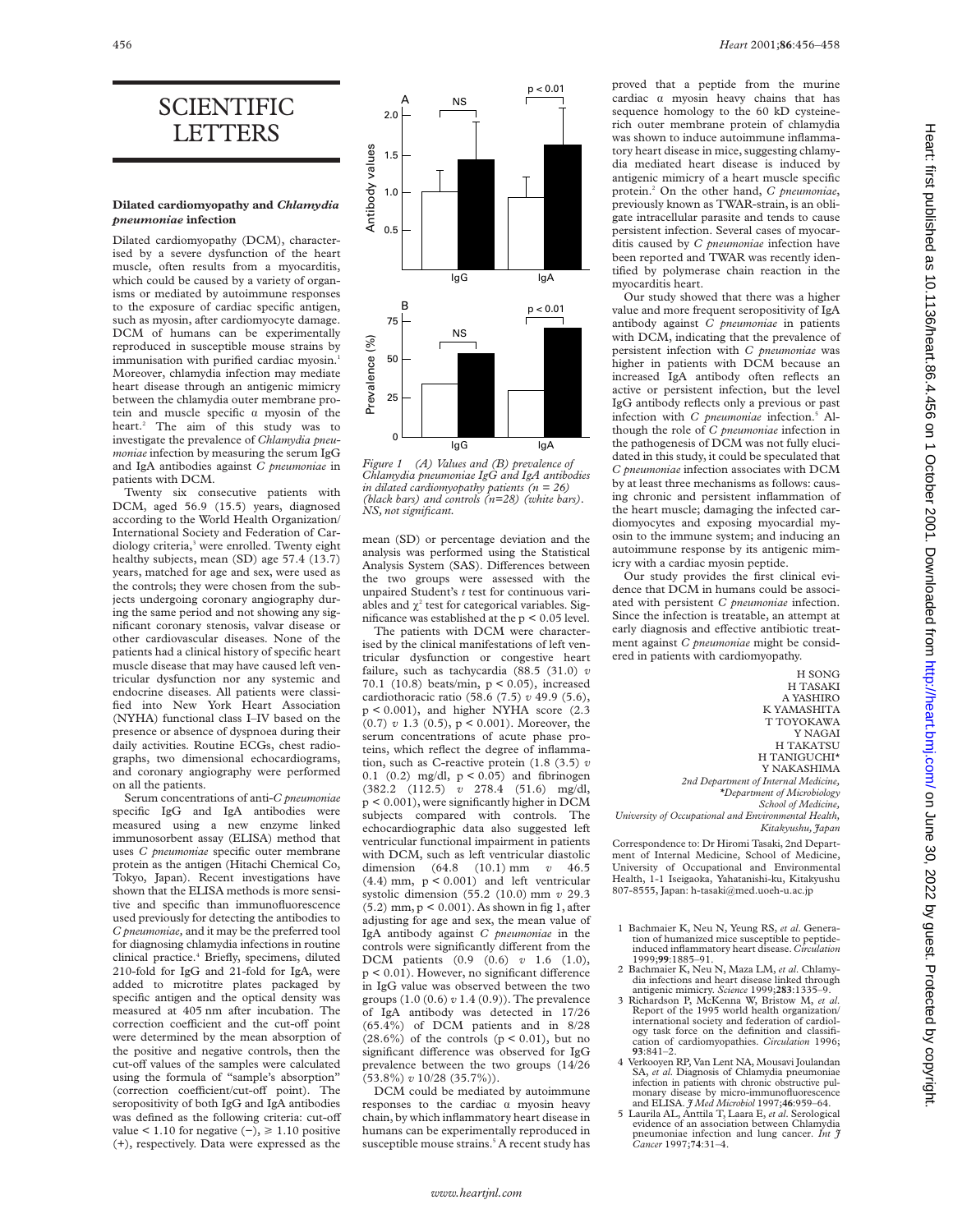## **â Blockers enhance early diastolic filling in ischaemic heart disease: a radionuclide assessment**

There is accumulating evidence that  $\beta$  blockers improve symptoms and prognosis in patients with ischaemic heart disease (IHD).<sup>1</sup> Impaired filling of the left ventricle is often found in association with IHD.<sup>2</sup> Improvement in diastolic left ventricular function may be an important mechanism of action of â blockers. This study investigated the effect of  $\beta$  adrenergic blockade on diastolic filling in patients with IHD.

We carried out a retrospective analysis of left ventricular filling in 265 consecutive patients attending our department for routine clinical evaluation of chest pain. All patients underwent our standard imaging protocol of thallium-201 myocardial perfusion imaging and list mode radionuclide ventriculography (RNVG). Left ventricular filling was assessed using RNVG, which has been previously validated for the assessment of cardiac diastolic function.3 4 It has also been extensively used in the assessment of left ventricular filling in various conditions.<sup>4</sup>

Background corrected left ventricular activity–time curves were generated using a fixed left ventricular and background region of interest. Left ventricular ejection fraction (LVEF) was calculated in the usual manner. The normal lower limit of LVEF with this technique is 40% in our institution. The percentage of left ventricular filling in the first third of the diastolic period was defined as the first third filling fraction (1/3FF), expressed as a percentage of the stroke volume. The previously described heart rate adjusted first third filling fraction index (which is equal to 1/3FF/R-R interval) was also used.5

Values are expressed as mean (SD). Spearman's correlation coefficient (r<sub>s</sub>) was used for correlation between variables. Nonparametric Kruskal-Wallis statistic was used for data comparison between three groups. Individual pairs of parameters were further compared by Dunn's formula. A probability value of  $p < 0.05$  was considered significant.

All patients were in sinus rhythm; valve incompetence was ruled out on the grounds of history, physical examination, and echocardiography. According to patients' medication and the results of the radionuclide tests the following three groups of patients were formed: (1) a control group of 32 individuals receiving no systematic cardioactive medication and with normal myocardial perfusion and normal left ventricular function; (2) a group of 148 patients receiving no systematic cardioactive medication and with abnormal perfusion; (3) a group of 85 patients on  $\beta$ blockers and with abnormal perfusion. Seventy one of these patients were receiving atenolol, six were on propranolol, four on metoprolol, and four on bisoprolol.

There was no significant difference in age, and resting diastolic and systolic blood pressure between the groups of patients studied. LVEF was not correlated to either the first third filling fraction or the heart rate adjusting first third filling fraction. LVEF was significantly lower in patients with IHD, as assessed by thallium scintigraphy, receiving no medication (38.9 (11.0) compared to the control group (44.8 (6.3), p < 0.001). In patients on  $\beta$  blockers the LVEF (38.1 (9.5)) was also significantly reduced in comparison with the control group  $(p < 0.001)$ . No significant difference in LVEF was found between the two groups of patients with IHD.



*Figure 1 Values of the first third filling fraction (1/3FF) in the three groups of patients.*

Finally, the R-R interval (in ms) was significantly prolonged in patients with IHD on  $\beta$  blockers (972 (143)) compared to the control group (853 (125), p < 0.005) and the patients with IHD receiving no cardioactive medication (819 (136), p < 0.001); no significant difference in the R-R interval was found between the latter two groups of patients.

The first third filling fraction was significantly reduced in patients with IHD receiving no medication (41.1 (14.9)) in comparison to the control group  $(49.4 (14.5), p < 0.05)$  and to patients with IHD on  $\beta$  blockers (56.5)  $(15.2)$ ,  $p < 0.001$ ); no significant difference was found between the latter two groups. Figure 1 shows the comparison of the first third filling fraction in the three groups of patients.

The heart rate adjusted first third filling fraction index was also significantly reduced in patients with IHD receiving no medication (49.7 (15.3)) in comparison to the control group (57.6 (13.3), p < 0.02) and to patients with IHD on  $\beta$  blockers (58.0 (13.8),  $p < 0.001$ ); no significant difference was found between the latter two groups. These findings imply that the early filling enhancement that  $\beta$  blockers exert in patients with IHD may not be a function of suppressed heart rate alone.

Apart from LVEF, no other variables that may influence diastolic indices were significantly different between the control group and those patients with IHD receiving no systematic cardioactive medication. However, the first third filling fraction did not depend on LVEF. R-R interval was significantly prolonged in the group of patients with IHD on  $\beta$  blockers compared to both the control group and the patients with IHD receiving no medication. Again, the heart rate adjusted first third filling fraction radionuclide ventriculography index allowed for the adjustment of the heart rate effect on left ventricular filling.

The present study suggests that in patients with IHD on  $\beta$  blocker treatment resting diastolic function is restored to normal levels, and is significantly above that of a group of patients with IHD receiving no cardioactive medication. A decrease in the myocardial oxygen requirement, and hence prevention of myocardial ischaemia, may be the most important mechanism involved. A reduction in systemic blood pressure might also be expected to improve diastolic function. However, only 17.5% of patients included in the  $\beta$ blocker group gave a history of hypertension,

and no significant difference in blood pressure was found between the groups of patients studied.

This study is consistent with other work suggesting that diastolic dysfunction is associated with ischaemic heart disease. A limitation of this present paper is that coronary angiography was not carried out on all patients; however thallium scintigraphy was used to carry out a functional assessment of the extent of ischaemic heart disease. Moreover, it suggests that this significant resting filling impairment can be restored to normal levels using  $\beta$  blockade.

> E MORALIDIS G McCURRACH W MARTIN I HUTTON *Department of Medical Cardiology, Glasgow Royal Infirmary, Glasgow, UK*

Correspondence to: Dr G McCurrach, Glasgow Royal Infirmary, 10 Alexander Parade, Glasgow G31 2ER, UK; gpca07@udcf.gla.ac.uk

- 1 Khan MG. *Cardiac drug therapy*, 4th ed. London: WB Saunders Company, 1995: 44– 78.
- 2 Perrone-Filardi P, Bacharach SL, Dilsizian V, *et al*. Impaired left ventricular filling and regional diastolic asynchrony at rest in coronary artery disease and relation to exercise-induced myocardial ischemia. *Am J Cardiol* 1991;**67**:356– 60.
- 3 Iskandrian AS, Heo J, Segal BL, *et al*. Left ventricular diastolic function: evaluation by radionuclide angiography [editorial]. *Am Heart J* 1988;**115**:924–9.
- 4 Arrighi JA, Soufer R. Left ventricular diastolic function: physiology, methods of assessment, and clinical significance. *J Nucl Cardiol* 1995;**6**: 525–43.
- 5 Mancini GBJ, Slutsky RA, Norris SL, *et al*. Radionuclide analysis of peak filling rate, filling fraction, and time to peak filling rate. *Am J Cardiol* 1983;**51**:43–51.

## **Long term treatment with enalapril reduces plasma concentrations of macrophage colony stimulating factor in patients with coronary artery disease**

Previous studies both in vivo and in vitro showed that angiotensin converting enzyme (ACE) inhibitors exert antiatherogenic effects. Long term blockade of ACE significantly reduces atherosclerosis related events in patients with coronary artery disease.<sup>1</sup> These results suggest that this class of drugs may present antiatherogenic properties; however, the mechanism for it remains to be fully elucidated. Macrophage colony stimulating factor (M-CSF, one of the major inflammatory cytokines) and transforming growth factor  $\beta$ (TGF-â, one of the major anti-inflammatory cytokines) have been shown to play a key role in the pathogenesis of atherosclerosis. Indeed, we and others have previously shown that plasma concentrations of M-CSF are increased while those of TGF- $\beta$  are decreased in patients with coronary artery disease, and that the ratio of plasma concentrations of M-CSF and those of TGF-â well correlates with the severity of coronary atherosclerosis.<sup>2</sup><sup>3</sup> However, no study has ever examined the effect of ACE inhibitors on the cytokine system in patients with coronary artery disease. We thus examined whether or not long term blockade of ACE improves the altered plasma concentrations of M-CSF and those of TGF-â.

This study was approved by the human research committee of our institute. Informed consent to participate in this study